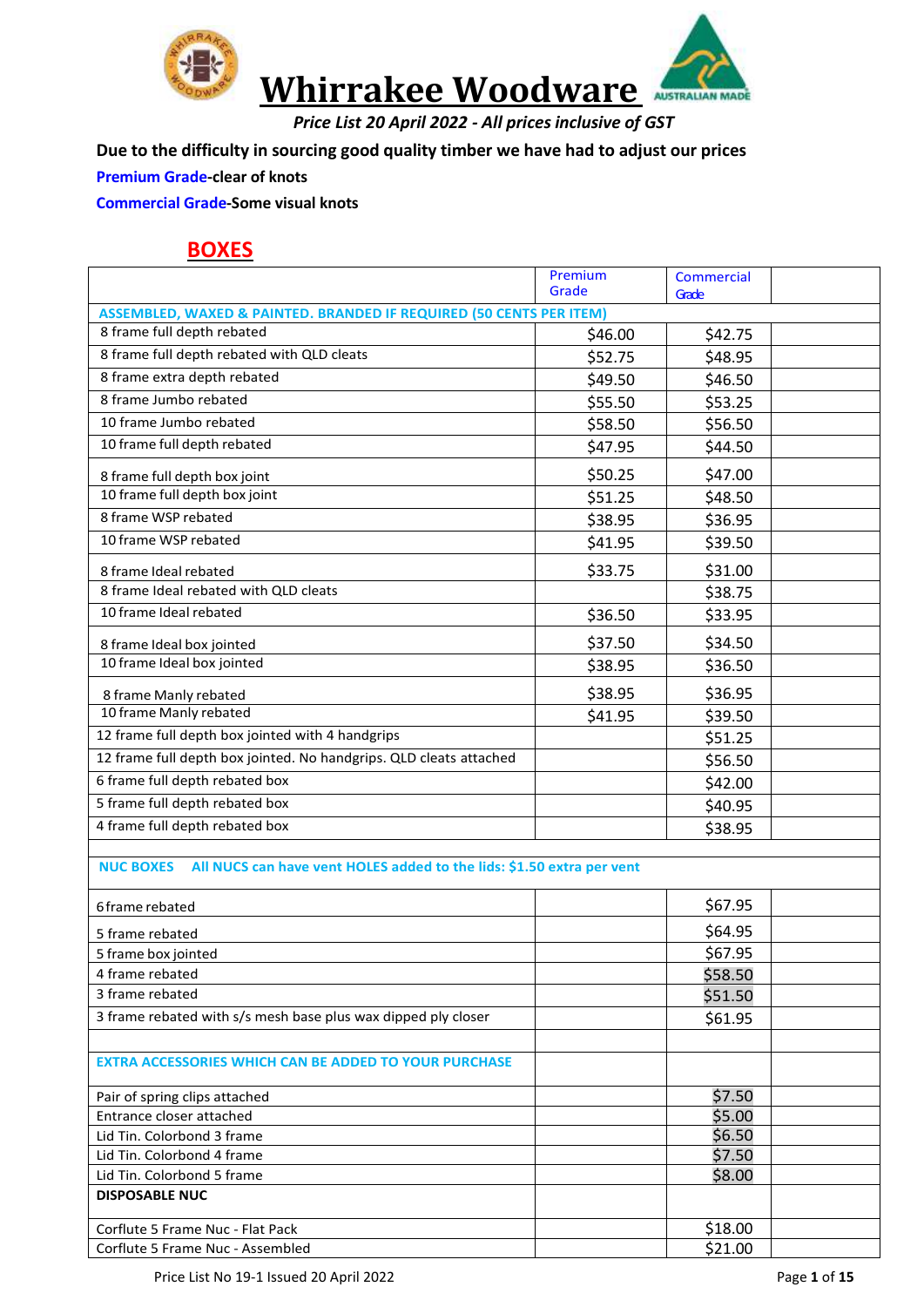



#### **FIXED BOTTOM BROOD BOXES** 8 frame. Full depth 250mm rebated, flat front cleat and 150mm entrance \$99.50 8 frame Full depth 250mm box joint, flat front cleat and 150mm entrance \$102.50 8 frame Full depth 250mm rebated, flat front cleat and 150mm entrance with S/S mesh base & ply closer  $\vert$  \$107.50 10 frame Full depth 250mm rebated, flat front cleat and 150mm entrance \$107.50 8 frame Extra depth 265mm plus, rebated with attached base and cleats. 150mm entrance & front cleat chamfered \$102.50 10 frame Extra depth 265mm plus, rebated with attached base and cleats. 150mm entrance & front cleat chamfered  $\vert$  \$112.50 **DOUBLE BROOD BOX Assembled, Waxed & Painted** Langstroth full depth fits 18 frames designed to accommodate 2x 8 frame supers \$69.95 **STARTER KITS Assembled, Wax Dipped & Painted: your choice from our colour range SINGLE BOX HIVE** Contains: • 1 x Bottom board,1 x rebated commercial grade full depth box, 1 x vented lid, filled with full depth frames assembled with wax foundation

• Hive lock with S/S strapping sufficient to secure 2 boxes

| 8 frame                | \$205.00 |
|------------------------|----------|
| 10 frame               | \$235.00 |
| <b>DOUBLE BOX HIVE</b> |          |
|                        |          |

Contains:

- 1 x Bottom board, 2 x rebated commercial grade full depth box, 1 x vented lid, filled with full depth frames assembled with wax foundation.
- Hive lock with S/S strapping sufficient to secure 2 boxes. WireQueen excluder.

| ີ        |                    |
|----------|--------------------|
| 8 frame  | \$340.00           |
| 10 frame | choo or<br>5389.95 |

#### **FLAT PACK BOXES:**

| PROMPT ASSEMBLY ADVISED AS SOME MINOR SHRINKAGE           | Premium | <b>Commercial</b> |  |  |  |
|-----------------------------------------------------------|---------|-------------------|--|--|--|
| <b>MAY OCCUR IN CERTAIN WEATHER CONDITIONS</b>            | Grade   | Grade             |  |  |  |
| 8 frame full depth rebated                                | \$28.00 | \$25.00           |  |  |  |
| 10 frame full depth rebated                               | \$28.95 | \$25.95           |  |  |  |
| 10 frame full depth rebated no hand grips plus Qld cleats |         | \$32.00           |  |  |  |
| 8 frame full depth box joint                              | \$31.00 | \$28.50           |  |  |  |
| 10 frame full depth box joint                             | \$31.50 | \$28.95           |  |  |  |
| **** BOX JOINT FLAT PACK ONLY MADE TO ORDER ****          |         |                   |  |  |  |
| 8 frame WSP rebated                                       | \$26.00 | \$23.95           |  |  |  |
| 10 frame WSP rebated                                      | \$27.50 | \$24.95           |  |  |  |
| 8 frame Ideal rebated                                     | \$24.00 | \$22.00           |  |  |  |
| 10 frame Ideal rebated                                    | \$24.95 | \$22.95           |  |  |  |
| 8 frame Ideal box joint                                   | \$27.50 | \$25.50           |  |  |  |
| 10 frame Ideal box joint                                  | \$27.95 | \$26.00           |  |  |  |
| 8 frame Manly rebated                                     | \$26.00 | \$23.95           |  |  |  |
| 10 frame Manly rebated                                    | \$27.50 | \$24.95           |  |  |  |
| 5 frame full depth rebated box                            | \$27.50 | \$25.50           |  |  |  |
| 4 frame full depth rebated box                            | \$24.95 | \$22.95           |  |  |  |
| <b>NUC FLAT PACK</b>                                      |         |                   |  |  |  |
| 5 frame rebated                                           |         | \$47.00           |  |  |  |
| 4 frame rebated                                           |         | \$44.00           |  |  |  |
| <b>**** NO ROY IOINTED NUC ELAT DACK AVAILARLE ****</b>   |         |                   |  |  |  |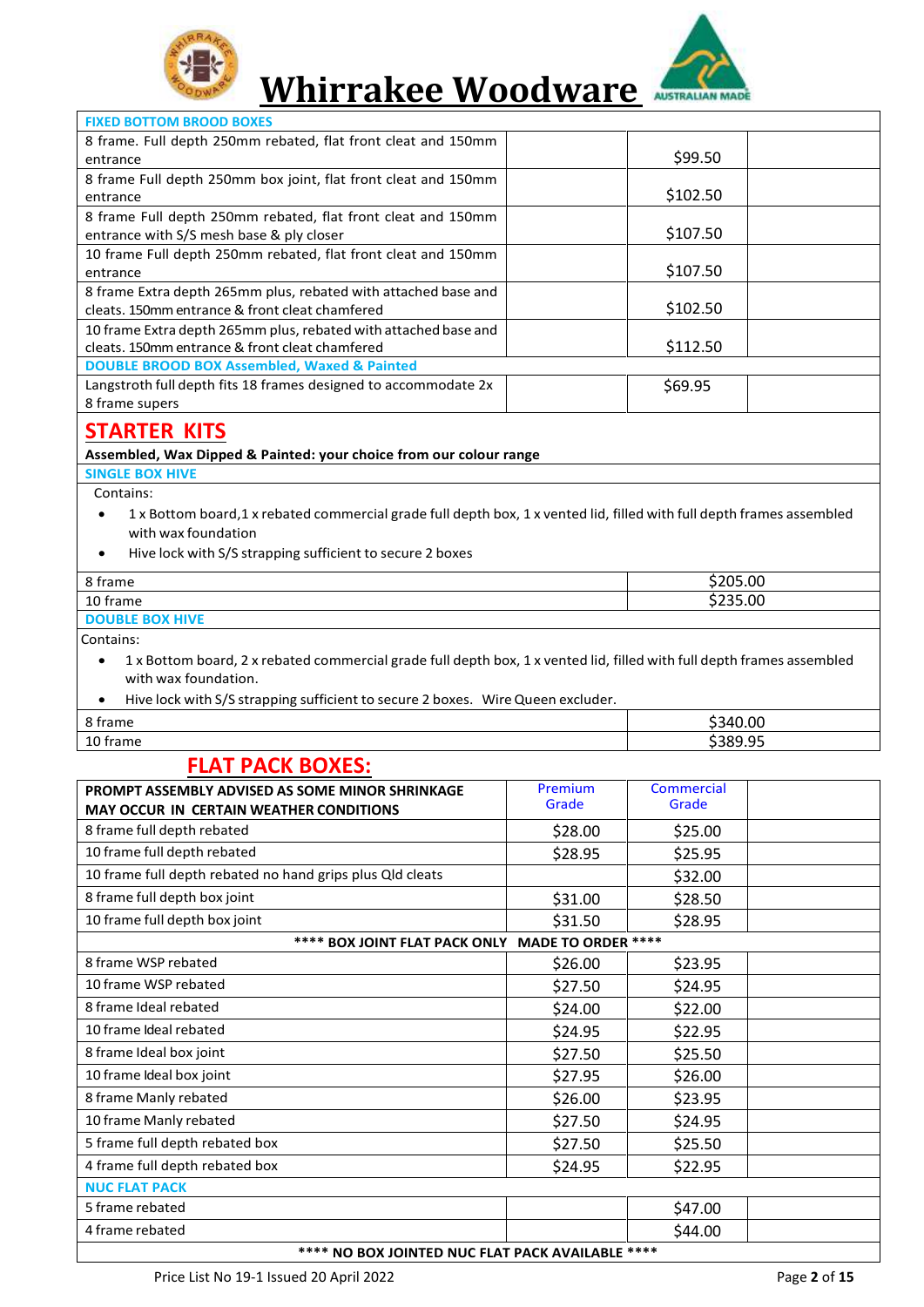



| <b>SPECIALITY HIVES</b>                                                                                                      | Premium<br>Grade | Commercial<br>Grade |  |
|------------------------------------------------------------------------------------------------------------------------------|------------------|---------------------|--|
| <b>QUEEN REARING BOXES Assembled, Waxed &amp; Painted</b>                                                                    |                  |                     |  |
| <b>8 FRAME DEEP FULL DEPTH</b>                                                                                               |                  |                     |  |
| Divided into 2 chambers by tin insert. Each with a dedicated                                                                 |                  |                     |  |
| entrance. Cleat handgrips.                                                                                                   |                  |                     |  |
| Lid with custom made spring clips included                                                                                   |                  | \$155.00            |  |
| <b>8 FRAME DEEP FULL DEPTH</b>                                                                                               |                  |                     |  |
| Divided into 2 chambers by tin insert. Each with a dedicated                                                                 |                  |                     |  |
| entrance. Cleat handgrips.                                                                                                   |                  |                     |  |
| Lid with spring clips included                                                                                               |                  | \$150.00            |  |
| 10 FRAME DEEP FULL DEPTH                                                                                                     |                  |                     |  |
| Divided into 3 chambers by tin insert. Each with a dedicated                                                                 |                  |                     |  |
| entrance. Lid with spring clips included                                                                                     |                  | \$163.95            |  |
| 10 FRAME DEEP FULL DEPTH                                                                                                     |                  |                     |  |
| Divided into 3 chambers by tin insert. Each with a covered vent hole                                                         |                  |                     |  |
| and a dedicated entrance. Lid with spring clips included                                                                     |                  | \$168.95            |  |
| <b>OBSERVATION HIVES</b>                                                                                                     |                  |                     |  |
|                                                                                                                              |                  |                     |  |
| Single full depth frame. Perspex viewing windows on both sides.                                                              |                  | \$189.95            |  |
| Door with retaining clips. Lockable, insulated lid with latch x 2.                                                           |                  |                     |  |
| (Padlock not included). S/S mesh base. Assembled & wax dipped                                                                |                  |                     |  |
| only                                                                                                                         |                  |                     |  |
| 5 frame Nuc. Full depth. Rebated. Commercial grade. Viewing                                                                  |                  | \$281.95            |  |
| from one side only. Hinged inspection door. Perspex viewing                                                                  |                  |                     |  |
| windows. Spring clips. Insulated lid. S/S mesh base with ply                                                                 |                  |                     |  |
| closer. Qld cleats and hand grips. Entrance closer attached.                                                                 |                  |                     |  |
| Assembled waxed and painted                                                                                                  |                  |                     |  |
| 8 frame. Full depth. Rebated. Commercial grade. Fixed solid                                                                  |                  | \$255.00            |  |
| bottom. Migratory lid with 4 vents and Colorbond lid tin. Viewing                                                            |                  |                     |  |
| from one side only. Hinged inspection lid. Perspex viewing                                                                   |                  |                     |  |
| window. Spring clips & entrance closer attached. Assembled                                                                   |                  |                     |  |
| waxed and painted                                                                                                            |                  |                     |  |
| 8 frame. Full depth. Rebated. Commercial grade. Fixed solid                                                                  |                  | \$235.00            |  |
| bottom. Migratory lid with 4 vents and Colorbond lid tin. Viewing                                                            |                  |                     |  |
| from one side only. Hinged inspection lid. Perspex viewing                                                                   |                  |                     |  |
| window. Spring clips & entrance closer attached. Assembled and                                                               |                  |                     |  |
| wax dipped only                                                                                                              |                  |                     |  |
| 8 frame. Full depth. Rebated. Commercial grade. S/S mesh                                                                     |                  | \$270.00            |  |
| bottom with wax dipped ply closer. Migratory lid with 4 vents                                                                |                  |                     |  |
| and Colorbond lid tin. Viewing from one side only. Hinged<br>inspection lid. Perspex viewing window. Spring clips & entrance |                  |                     |  |
| closer attached. Assembled and wax dipped only                                                                               |                  |                     |  |
| 8 frame. Full depth. Rebated. Commercial grade. S/S mesh                                                                     |                  |                     |  |
| bottom with wax dipped ply closer. Migratory lid with 4 vents                                                                |                  | \$280.00            |  |
| and Colorbond lid tin. Viewing from one side only. Hinged                                                                    |                  |                     |  |
| inspection lid. Perspex viewing window. Spring clips & entrance                                                              |                  |                     |  |
| closer attached. Assembled waxed & painted                                                                                   |                  |                     |  |
| 8 frame. Full depth super. Rebated. Commercial grade. Viewing                                                                |                  | \$100.00            |  |
| from one side only. Slide inspection lid. Perspex viewing window.                                                            |                  |                     |  |
| Assembled waxed & painted                                                                                                    |                  |                     |  |
| 8 frame. Full depth super. Box jointed. Premium grade. Viewing                                                               | \$110.00         |                     |  |
| from one side only. Slide inspection lid. Perspex viewing window.                                                            |                  |                     |  |
| Assembled waxed & painted                                                                                                    |                  |                     |  |

| <b>BRANDING IRON</b><br><b>MADE TO ORDER FOR HIVE REGISTRATION</b> |          |
|--------------------------------------------------------------------|----------|
| 20 mm lettering                                                    | \$135.00 |
| 25 mm lettering (Victorian legislation)                            | \$140.00 |
| 30 mm lettering (South Australian legislation)                     | \$150.00 |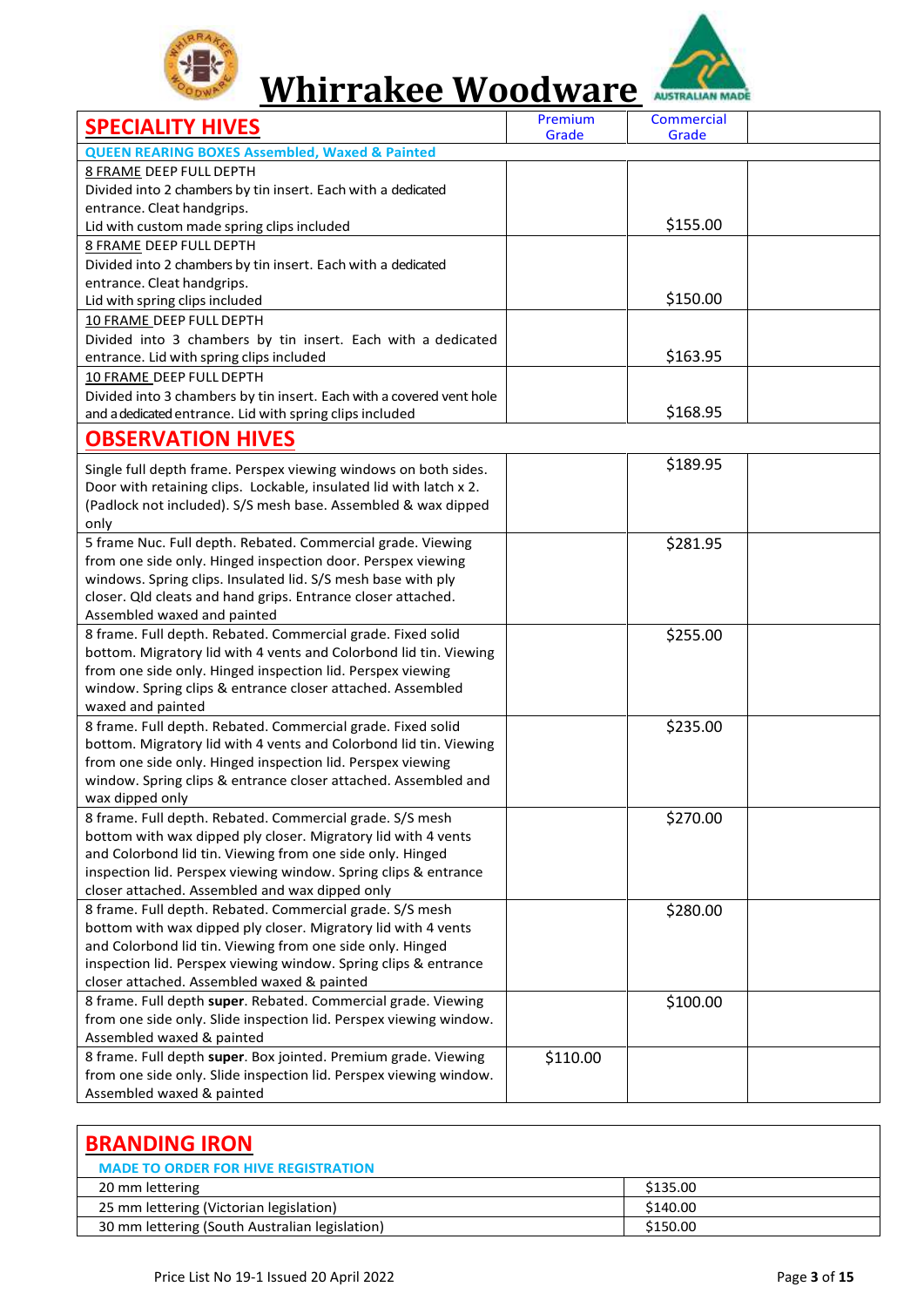



### **WARRE HIVEWARE**

| <b>ASSEMBLED, WAXED AND PAINTED</b>                                              |         |          |  |
|----------------------------------------------------------------------------------|---------|----------|--|
| 8 frame Warre full depth box jointed                                             |         | \$52.50  |  |
| 8 frame Warre full depth rebated                                                 |         | \$50.25  |  |
| 8 frame Warre bottom board with 9mm ply or Weathertex                            |         | \$40.95  |  |
| 8 frame Warre bottom board with S/S mesh and Ply closer                          |         | \$61.50  |  |
| 8 frame Warre flat top lid                                                       |         | \$39.50  |  |
| 8 frame Warre flat top lid with Colorbond tin lid                                |         |          |  |
|                                                                                  |         | \$45.75  |  |
| 8 frame Warre flat top lid with 4 vents. No tin                                  |         | \$43.75  |  |
| 8 frame Warre telescopic peaked lid filled with sawdust                          |         | \$87.50  |  |
| 8 frame Warre telescopic peaked lid filled with sawdust & copper<br>cover        |         | \$179.50 |  |
| 8 frame Warre telescopic flat top lid                                            |         | \$40.95  |  |
| Warre divider board wax dipped only                                              |         | \$18.50  |  |
| Warre Bee escape. Wax dipped only                                                |         | \$22.50  |  |
| Warre Queen excluder with wooden frame. Assembled waxed &                        |         |          |  |
| painted                                                                          |         | \$23.50  |  |
| Warre Quilting box. No handgrips. No frame rebate.                               |         |          |  |
|                                                                                  |         | \$35.95  |  |
| Warre Feeder Board, 100mm rim, Covered entrance. Assembled waxed &               |         |          |  |
| painted                                                                          |         | \$51.25  |  |
| Warre NUC5 frame. Rebated. Assembled waxed & painted                             |         | \$59.50  |  |
| <b>FLAT PACK</b>                                                                 |         |          |  |
| Warre 8 frame full depth rebated                                                 | \$26.75 | \$24.50  |  |
| 8 frame Warre flat top lid                                                       |         | \$22.00  |  |
| 8 frame Warre flat top lid with 4 vents                                          |         | \$26.25  |  |
| 8 frame Warre flat top lid with Colorbond tin lid                                |         | \$28.25  |  |
| 8 frame Warre solid bottom board                                                 |         | \$23.00  |  |
| Warre Nuc 5 frame. Rebated. Flat Pack                                            |         | \$35.50  |  |
| Warre Quilting box No handgrips. No frame rebate. Hessian sling not<br>included. |         | \$18.50  |  |
| <b>FRAMES</b>                                                                    |         |          |  |
| Warre frame with bottom bar-assembled only                                       |         | \$6.95   |  |
| Warre frame without bottom bar-assembled only                                    |         | \$6.50   |  |
| Warre frame assembled with wire                                                  |         | \$8.00   |  |
| Warre flat pack frame without bottom bar                                         |         | \$4.25   |  |
| Warre flat pack frame with bottom bar                                            |         | \$4.95   |  |
| <b>QUEEN EXCLUDERS</b>                                                           |         |          |  |
| <b>WIRE</b>                                                                      |         |          |  |
| 8 Frame Excluder - Imported                                                      |         | \$16.50  |  |
| 8 Frame Excluder - AUSTRALIAN MADE                                               |         | \$22.00  |  |
| 8 Frame Excluder in wooden frame assembled, wax dipped &<br>painted              |         | \$24.00  |  |
| 10 Frame Excluder                                                                |         | \$17.50  |  |
| 12 Frame Excluder with wooden frame and middle rail. Assembled,                  |         | \$41.00  |  |
| wax dipped & painted                                                             |         |          |  |
| 5 Frame Excluder in wooden frame assembled, wax dipped &<br>painted              |         | \$23.00  |  |
| <b>PLASTIC</b>                                                                   |         |          |  |
| 8 Frame Excluder                                                                 |         | \$8.50   |  |
| 10 Frame Excluder                                                                |         | \$9.50   |  |
|                                                                                  |         |          |  |
| Queen Excluder cleaner                                                           |         | \$8.50   |  |
|                                                                                  |         |          |  |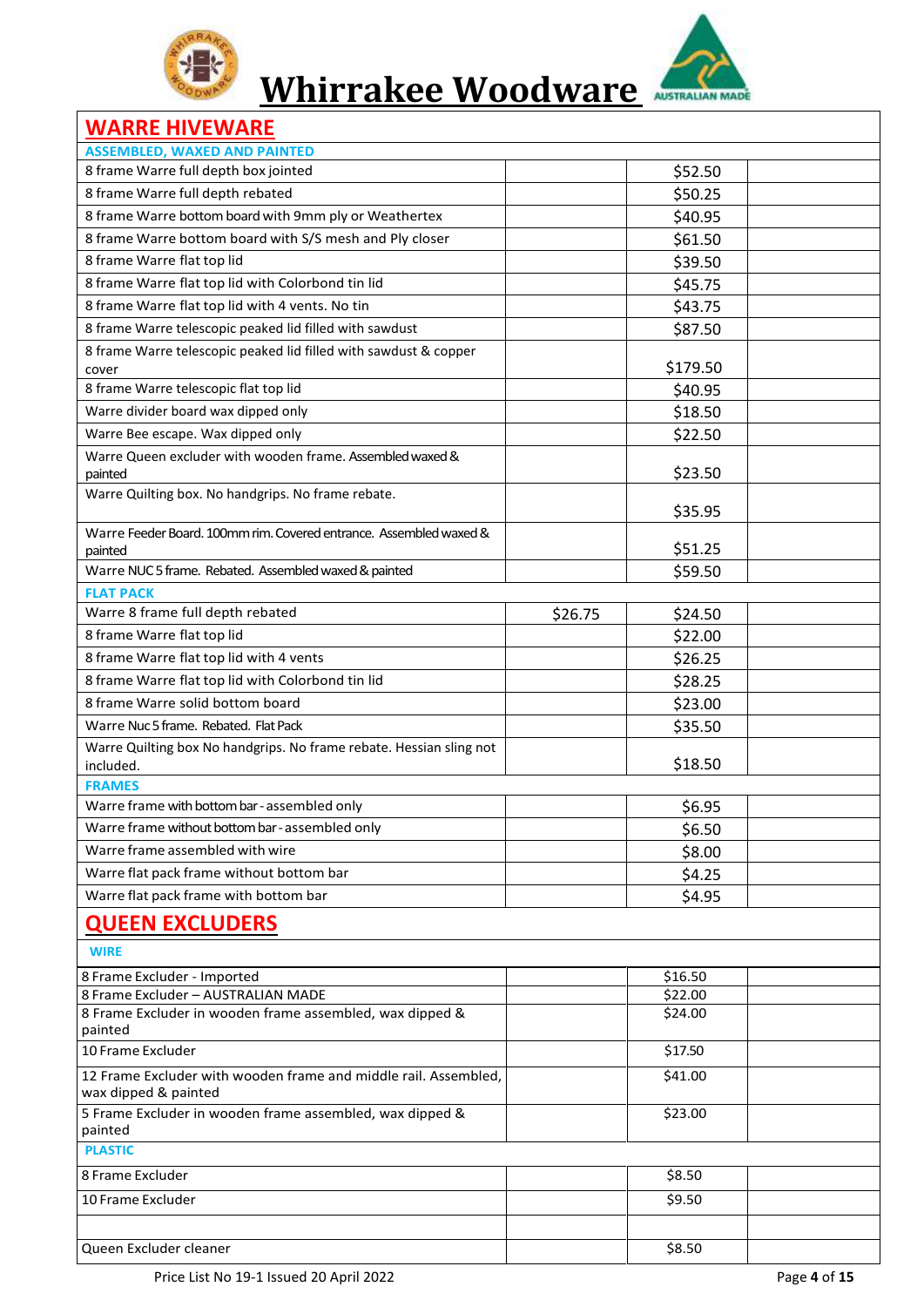



### **LIDS**

| LIDS                                                                                    |         |                    |  |
|-----------------------------------------------------------------------------------------|---------|--------------------|--|
| <b>ASSEMBLED, WAXED AND PAINTED:</b>                                                    | Premium | Commercial         |  |
|                                                                                         | Grade   | Grade              |  |
| 8F migratory lid 40mm rim with 9mm ply/Weathertex & tin lid. No vents                   |         | \$39.95            |  |
| 8F migratory lid 40mm rim with 9mm ply/Weathertex & tin lid. 2 vents                    |         | \$41.95            |  |
| 8F migratory lid 40mm rim with 9mm ply/Weathertex & tin lid. 4 vents                    |         | \$44.00            |  |
| 10F migratory lid 40mm rim with 9mm ply/Weathertex & tin lid. No vents                  |         | \$41.95            |  |
| 10F migratory lid 40mm rim with 9mm ply/Weathertex & tin lid. 2 vents                   |         | \$44.00            |  |
| 10F migratory lid 40mm rim with 9mm ply or Weathertex & tin lid. 4 vents                |         | \$46.00            |  |
| 12F migratory lid 40mm rim with 9mm ply or Weathertex & tin lid. 4 vents                |         | \$53.25            |  |
| 6F migratory lid 40mm rim with 9mm ply or Weathertex. No tin. No vents                  |         | \$33.95            |  |
| 5F migratory lid 40mm rim with 9mm ply or Weathertex. No tin. No vents                  |         | \$32.50            |  |
| 5F migratory lid 40mm rim with 9mm ply or Weathertex. 2 vents. No tin                   |         | \$34.50            |  |
| 5F migratory lid 40mm rim with 9mm ply or Weathertex. 2 vents & tin lid                 |         | \$40.95            |  |
| 8F migratory lid 40mm rim with 9mm marine ply. No tin. No vents                         |         | \$39.95            |  |
| 8F migratory lid 40mm rim with 9mm marine ply. No tin. 2 vents                          |         | \$41.95            |  |
| 8F migratory lid 40mm rim with 9mm marine ply. No tin. 4 vents                          |         | \$44.00            |  |
| 8 frame Migratory 70mm rim with 9mm marine ply. No tin. Filled with saw                 |         |                    |  |
| dust                                                                                    |         | \$56.50            |  |
| 8 frame Migratory 70mm rim. Insulated with 25mm foil board. Weathertex                  |         |                    |  |
| and tin lid.                                                                            |         | \$52.95            |  |
| 10 frame with 9mm marine ply. No tin. No vents                                          |         | \$39.50            |  |
| 10 frame with 9mm marine ply. No tin. 2 vents                                           |         | \$41.50            |  |
| 10 frame with 9mm marine ply No tin. 4 vents                                            |         | \$43.95            |  |
| 10 frame Migratory 70mm rim with 9mm marine ply. No tin. Filled with saw                |         |                    |  |
| dust                                                                                    |         | \$57.50            |  |
| 10 frame Migratory 70mm rim. Insulated with 25mm foil board. Weathertex<br>and tin lid. |         | \$56.50            |  |
| Telescopic lid to suit 8 frame box                                                      |         | \$39.50            |  |
| Telescopic lid to suit 8 frame box with Colorbond lid                                   |         | \$49.75            |  |
| Telescopic lid to suit 8 frame box filled with saw dust                                 |         | \$56.50            |  |
| Telescopic lid to suit 10 frame box                                                     |         | \$40.95            |  |
| Telescopic lid to suit 10 frame box with Colorbond lid                                  |         |                    |  |
| Telescopic lid to suit 10 frame box filled with saw dust                                |         | \$53.25<br>\$58.50 |  |
| Telescopic peaked lid to suit 8 frame box filled with saw dust                          |         |                    |  |
|                                                                                         |         | \$97.50            |  |
| Telescopic peaked lid to suit 10 frame box filled with saw dust                         |         | \$112.50           |  |
| Telescopic peaked lid to suit 8 frame box filled with saw dust with<br>brass/copper lid |         | \$225.00           |  |
| Telescopic peaked lid to suit 10 frame box filled with saw dust with                    |         |                    |  |
| brass/copper lid                                                                        |         | \$230.00           |  |
| Inspection lid with wooden frame and S/S mesh 3.33x0.90mm screen.                       |         |                    |  |
| Wax dipped                                                                              |         |                    |  |
| 8 frame                                                                                 |         | \$32.00            |  |
| 10 frame                                                                                |         | \$34.00            |  |
| 5 frame                                                                                 |         | \$26.00            |  |

| <b>FLAT PACK:</b>                                       |         |  |
|---------------------------------------------------------|---------|--|
| 8 frame with 9mm ply or Weathertex & tin lid. No vents  | \$24.00 |  |
| 8 frame with 9mm ply or Weathertex & tin lid. 2 vents   | \$26.00 |  |
| 8 frame with 9mm ply or Weathertex & tin lid. 4 vents   | \$28.00 |  |
| 10 frame with 9mm ply or Weathertex & tin lid. No vents | \$24.50 |  |
| 10 frame with 9mm ply or Weathertex & tin lid. 2 vents  | \$26.50 |  |
| 10 frame with 9mm ply or Weathertex & tin lid. 4 vents  | \$28.50 |  |
| 8 frame lid telescopic with marine ply                  | \$27.25 |  |
| 10 frame lid telescopic with marine ply                 | \$29.50 |  |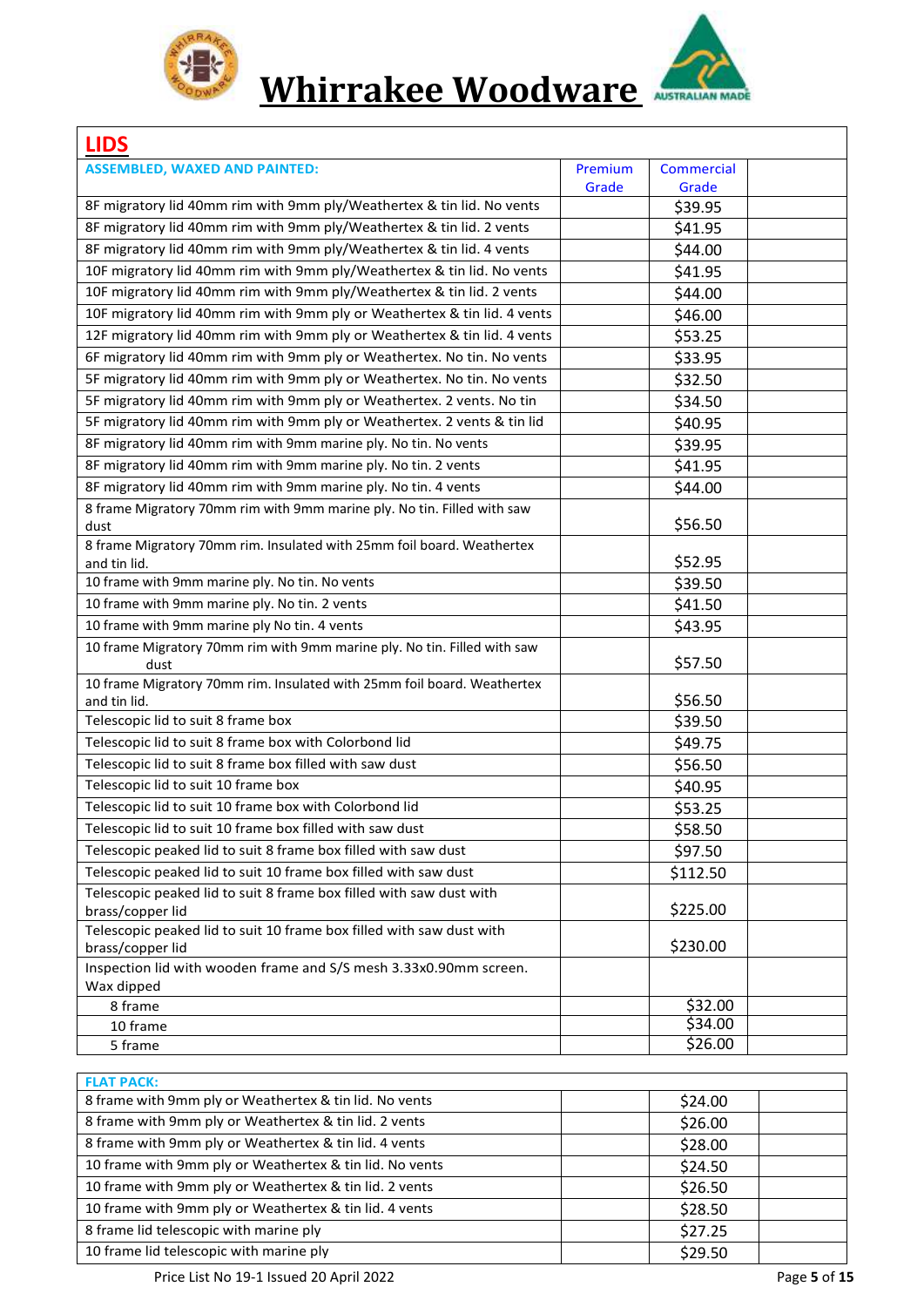



| <b>BOTTOM BOARDS</b> All bottom boards have a standard 100mm Entrance UNLESS specified. |                |                         |  |  |
|-----------------------------------------------------------------------------------------|----------------|-------------------------|--|--|
| <b>ASSEMBLED, WAXED AND PAINTED:</b>                                                    | <b>Premium</b> | <b>Commercial</b>       |  |  |
|                                                                                         | Grade          | Grade                   |  |  |
| 8 frame with 9mm ply or Weathertex 40mm rim                                             |                | \$37.50                 |  |  |
| 8 frame with 9mm ply or Weathertex 10, 15, 25 or 30 mm rim                              |                | \$37.50                 |  |  |
| 10 frame with 9mm ply or Weathertex 40mm rim                                            |                | \$38.50                 |  |  |
| 10 frame with 9mm ply/Weathertex 10, 15, 25 or 30 mm rim                                |                | \$38.50                 |  |  |
| 12 frame with 9mm ply or Weathertex 40mm rim                                            |                | \$44.50                 |  |  |
| 6 frame with 9mm ply or Weathertex 40mm rim                                             |                | \$33.95                 |  |  |
| 5 frame with 9mm ply or Weathertex 22x40mm rim single entrance                          |                | \$34.95                 |  |  |
| 5 frame with 9mm ply or Weathertex 22x40mm rim double entrance                          |                | \$35.95                 |  |  |
| 5 frame with s/s mesh 3.33x0.90mm entrance on bottom of rim with ply                    |                |                         |  |  |
| dipped closer                                                                           |                | \$51.25                 |  |  |
| 5 frame with s/s mesh 3.33x0.90mm entrance on bottom of rim                             |                | \$44.50                 |  |  |
| 5 frame with s/s mesh 3.33x0.90mm entrance on top of rim                                |                | \$44.50                 |  |  |
| 5 frame with s/s mesh 3.33x0.90mm entrance on top of rim with ply dipped                |                |                         |  |  |
| closer                                                                                  |                | \$51.25                 |  |  |
| 8 frame with s/s mesh 3.33x0.90mm entrance on bottom of rim                             |                | \$47.25                 |  |  |
| 8 frame with s/s mesh 3.33x0.90mm entrance on top of rim                                |                | \$47.25                 |  |  |
| 8 frame with s/s mesh 3.33x0.90mm entrance on bottom of rim with ply                    |                |                         |  |  |
| dipped closer                                                                           |                | \$57.50                 |  |  |
| 8 frame with s/s mesh 3.33x0.90mm entrance on top of rim with ply<br>dipped closer      |                | \$57.50                 |  |  |
| 10 frame with s/s mesh 3.33x0.90mm entrance on bottom of rim                            |                | \$50.25                 |  |  |
| 10 frame with s/s mesh 3.33x0.90mm entrance on top of rim                               |                | \$50.25                 |  |  |
| 10 frame with s/s mesh 3.33x0.90mm entrance on bottom of rim with ply                   |                |                         |  |  |
| dipped closer                                                                           |                | \$61.50                 |  |  |
| 10 frame with s/s mesh 3.33x0.90mm entrance on top of rim with ply                      |                |                         |  |  |
| dipped closer                                                                           |                | \$61.50                 |  |  |
| 8 frame with tin base                                                                   |                | \$39.50                 |  |  |
| 10 frame with tin base                                                                  |                | \$40.50                 |  |  |
| 10 frame baffle board waxed only                                                        |                | \$23.00                 |  |  |
| 8 frame baffle board waxed only                                                         |                | \$20.50                 |  |  |
| <b>FLAT PACK</b>                                                                        |                |                         |  |  |
| 8 frame with 9mm ply or Weathertex                                                      |                | \$23.95                 |  |  |
| 10 frame with 9mm ply or Weathertex                                                     |                | \$24.50                 |  |  |
|                                                                                         |                |                         |  |  |
| <b>ITEMS FOR DIY HIVE WARE</b>                                                          |                |                         |  |  |
| <b>LID FLAT PACK RIMS:</b><br>22 x 40mm<br>2 sides & 2 ends                             |                | <b>Commercial Grade</b> |  |  |

| <b>ILLIVIS LON DIL HIVE WANE</b> |                                         |                  |                         |              |
|----------------------------------|-----------------------------------------|------------------|-------------------------|--------------|
| LID FLAT PACK RIMS:              | 22 x 40mm                               | 2 sides & 2 ends | <b>Commercial Grade</b> |              |
| - suit 8 frame. No vents         |                                         |                  | \$10.00                 |              |
| - suit 8 frame. 2 vents          |                                         |                  | \$12.00                 |              |
| - suit 8 frame. 4 vents          |                                         |                  | \$14.00                 |              |
| - suit 10 frame. No vents        |                                         |                  | \$10.50                 |              |
| - suit 10 frame. 2 vents         |                                         |                  | \$12.50                 |              |
| - suit 10 frame.4 vents          |                                         |                  | \$14.50                 |              |
| - Telescopic suit 8 frame        |                                         |                  | \$11.50                 |              |
| - Telescopic suit 10 frame       |                                         |                  | \$12.50                 |              |
| LID TIN:                         |                                         |                  |                         |              |
| 8 frame Colorbond                |                                         |                  | \$9.50                  |              |
| 10 frame Colorbond               |                                         |                  | \$10.50                 |              |
| 8 frame Gal                      |                                         |                  | \$8.50                  |              |
| 10 frame Gal                     |                                         |                  | \$10.00                 |              |
| 5 Frame Colorbond                |                                         |                  | \$7.00                  |              |
| 4 frame Colorbond                |                                         |                  | \$6.50                  |              |
| 3 frame Colorbond                |                                         |                  | \$5.50                  |              |
|                                  | Price List No 19-1 Issued 20 April 2022 |                  |                         | Page 6 of 15 |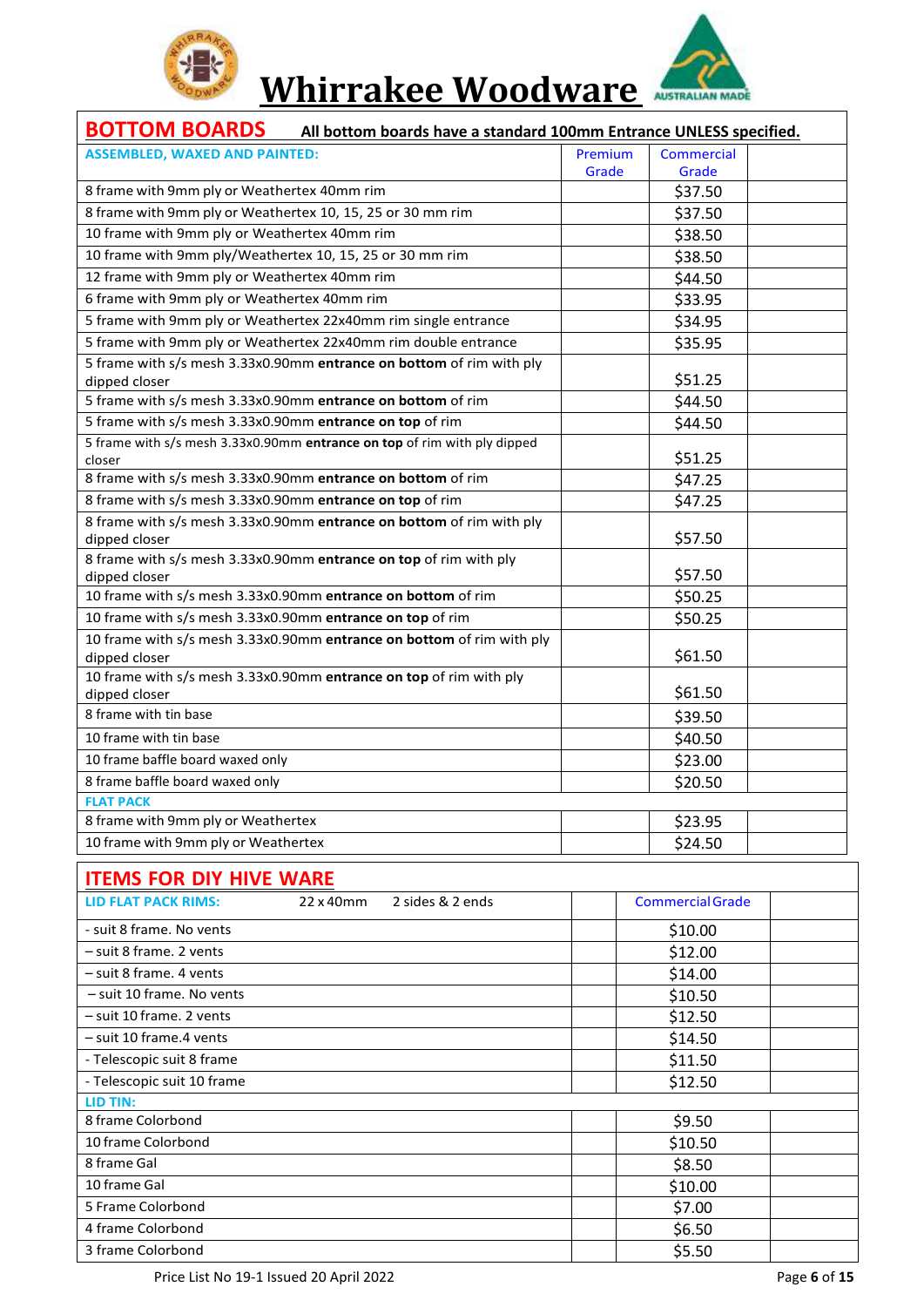



### **ITEMS FOR DIY HIVE WARE**

| <b>AIR VENT COVERS:</b>                                                      |                         |  |
|------------------------------------------------------------------------------|-------------------------|--|
| 36x36mm each                                                                 | \$1.00                  |  |
| <b>BOTTOM BOARDS FLAT PACK RISERS:</b><br>22 x 40mm 2 sides & 2 ends         | <b>Commercial Grade</b> |  |
| - suit 8 frame                                                               | \$10.50                 |  |
| - suit 10 frame                                                              | \$11.00                 |  |
| <b>CLEATS:</b><br>70 x 35mm x pair                                           |                         |  |
| - suit 4 frame                                                               | \$5.50                  |  |
| - suit 5 frame                                                               | \$6.00                  |  |
| - suit 6 frame                                                               | \$6.50                  |  |
| - suit 8 frame                                                               | \$7.00                  |  |
| - suit 10 frame                                                              | \$8.00                  |  |
| PIECE OF WEATHERTEX TO SUIT:                                                 |                         |  |
| 4 frame lid or base                                                          | \$5.50                  |  |
| 5 frame lid or base                                                          | \$6.00                  |  |
| 6 frame lid or base                                                          | \$6.50                  |  |
| 8 frame lid or base                                                          | \$7.50                  |  |
| 10 frame lid or base                                                         | \$8.50                  |  |
| <b>WIRE FOR FRAMES</b>                                                       |                         |  |
| 250g roll 0.5mm                                                              | \$16.50                 |  |
| 500g roll 0.5mm                                                              | \$27.25                 |  |
| 1kg roll 0.5mm                                                               | \$42.95                 |  |
| 5kg roll                                                                     | \$199.95                |  |
| <b>BRASS EYELETS</b>                                                         |                         |  |
| 50g ~655pieces                                                               | \$12.50                 |  |
| 100g ~1315pieces                                                             | \$21.00                 |  |
| 250g ~3200pieces                                                             | \$41.00                 |  |
| PVA GLUE 250ml                                                               | \$17.95                 |  |
| <b>EYELET TOOL</b>                                                           | \$8.50                  |  |
| <b>EMBEDDER</b>                                                              |                         |  |
| Electric                                                                     | \$30.95                 |  |
| Manual                                                                       | \$11.00                 |  |
| <b>COMPLETE SET OF FASTENINGS FOR DIY ASSEMBLY</b>                           |                         |  |
| -Nuc assembly                                                                | \$7.50                  |  |
| -Box assembly                                                                | \$5.00                  |  |
| -Bottom board assembly                                                       | \$5.00                  |  |
| -Lid assembly                                                                | \$5.00                  |  |
| <b>NAILS</b>                                                                 |                         |  |
| 65mm Nails to suit box assembly 500g                                         | \$10.50                 |  |
| Framing nails 100g                                                           | \$4.50                  |  |
| Cement coated nails for frame construction 1.4 x30mm 1kg                     | \$14.00                 |  |
| Cement coated nails for frame construction 1.4 x30mm 500g                    | \$7.50                  |  |
|                                                                              |                         |  |
| <b>METAL ESCAPE CORNERS</b>                                                  |                         |  |
| Set of 4                                                                     | \$4.50                  |  |
|                                                                              |                         |  |
| <b>BEE BIOSECURITY TOOLS</b>                                                 |                         |  |
| Sugar Shake Testing Kits for Varroa mite Surveillance. Icing sugar included. | \$17.50                 |  |
| Bio security obligation as a beekeeper to do 2 tests per year                |                         |  |
| at least 45 days apart (Spring & prewinter pack down is                      |                         |  |
| preferable)                                                                  |                         |  |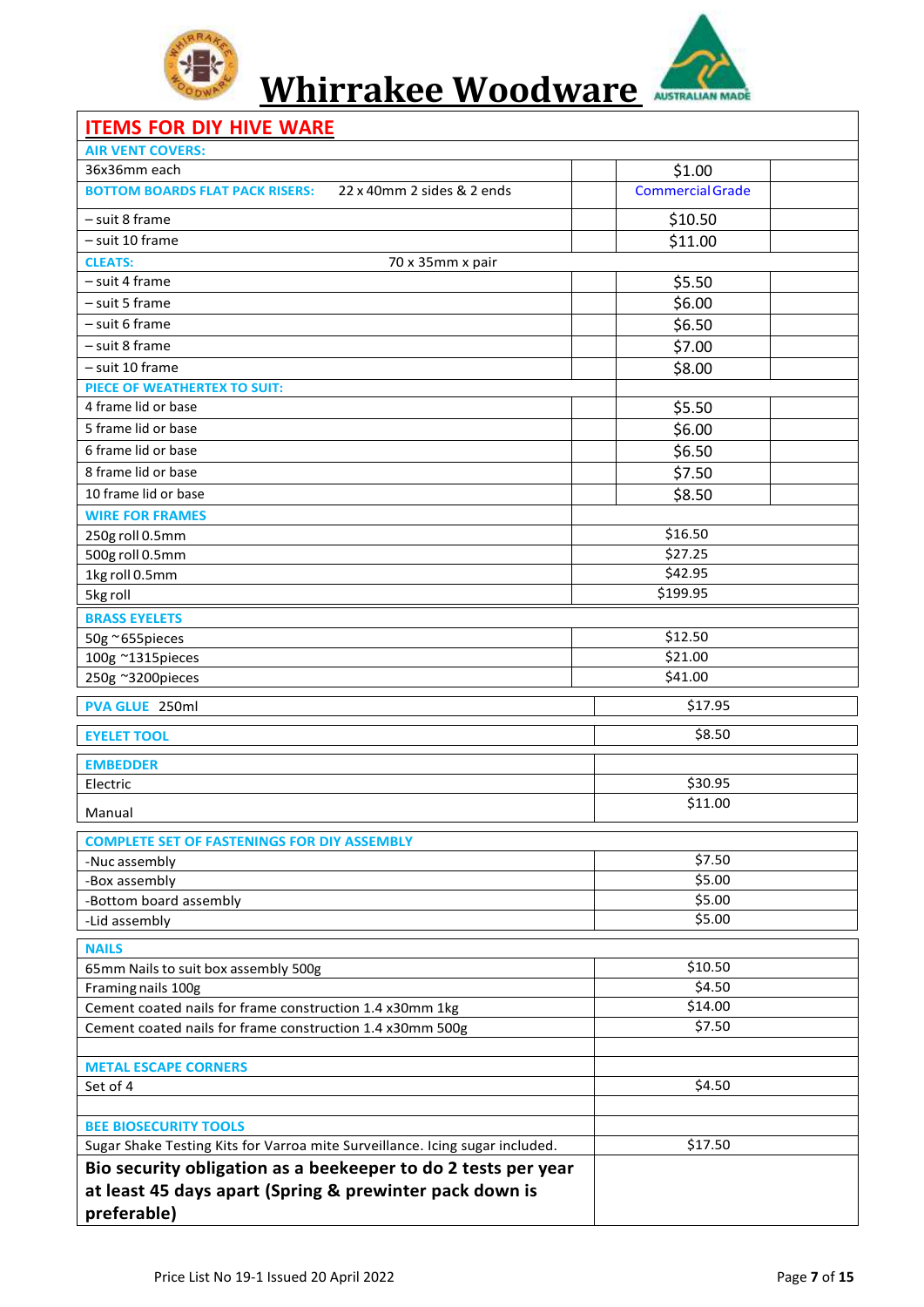



| <b>FRAMES &amp; FOUNDATION</b><br>100% AUSTRALIAN MADE                                                     |            |
|------------------------------------------------------------------------------------------------------------|------------|
| FRAMES: Full depth, WSP, Manly and Ideal are all the same price                                            |            |
| Assembled wooden frame with wax foundation                                                                 | \$9.50     |
| Assembled & wired wooden frame                                                                             | \$5.00     |
| Assembled wooden frame thin bottom bar without wire or wax foundation                                      | \$4.00     |
| Assembled wooden frame thick bottom bar plastic foundation not included                                    | \$4.00     |
| Assembled wooden frame with waxed plastic foundation                                                       |            |
| Imported yellow or black plastic foundation                                                                | \$8.75     |
| Australian made black or white plastic foundation                                                          | \$8.85     |
| Australian made red or yellow plastic foundation<br>Assembled wooden frame with unwaxed plastic foundation | \$8.90     |
|                                                                                                            |            |
| Imported yellow or black plastic foundation                                                                | \$6.50     |
| Australian made black or white plastic foundation                                                          | \$6.70     |
| Australian made red or yellow plastic foundation                                                           | \$6.75     |
| <b>Assembled Frames for honeycomb</b>                                                                      |            |
| Ideal frame with thick bottom bar and extra groove in top bar                                              | \$5.25     |
| Ideal frame with thick bottom bar and extra groove in top bar with wax<br>foundation                       | \$8.75     |
| WSP frame with thick bottom bar and extra groove in top bar                                                | \$5.25     |
| WSP frame with thick bottom bar and extra groove in top bar with wax                                       | \$8.75     |
| foundation                                                                                                 |            |
| <b>Ceracell Full Depth Beetle resistant plastic FRAMES</b>                                                 |            |
| Unwaxed frame per each                                                                                     | \$5.00     |
| Waxed frame per each                                                                                       | \$7.00     |
| Box of 50 Unwaxed frames                                                                                   | \$220.00   |
| FLAT PACK FRAMES: Full depth, WSP, Manly and Ideal are all the same price                                  |            |
| Per frame                                                                                                  | \$2.00     |
| Box of 100                                                                                                 | \$190.00   |
| Jumbo                                                                                                      | POA        |
| $1/2$ size                                                                                                 | <b>POA</b> |
| Ideal Thick bottom bar with extra groove in top bar (each)                                                 | \$3.50     |
| WSP Thick bottom bar with extra groove in top bar (each)                                                   | \$3.50     |
| <b>WAX FOUNDATION: 100%AUSTRALIAN MADE</b>                                                                 |            |
| Per sheet                                                                                                  | \$3.50     |
| 10kg bees wax foundation sheets                                                                            | \$345.00   |
| <b>PLASTIC FOUNDATION: AUSTRALIAN MADE "BeePlas"</b>                                                       |            |
| <b>Black or White plastic foundation available</b>                                                         |            |
| Per sheet unwaxed                                                                                          | \$1.70     |
| Per sheet waxed                                                                                            | \$3.90     |
| Box of 100 sheets unwaxed                                                                                  | \$165.00   |
| Box of 100 sheets waxed                                                                                    | \$385.00   |
| Red or Yellow plastic foundation available                                                                 |            |
| Per sheet unwaxed                                                                                          | \$1.75     |
| Per sheet waxed                                                                                            | \$3.95     |
| Box of 100 sheets unwaxed                                                                                  | \$170.00   |
| Box of 100 sheets waxed                                                                                    | \$390.00   |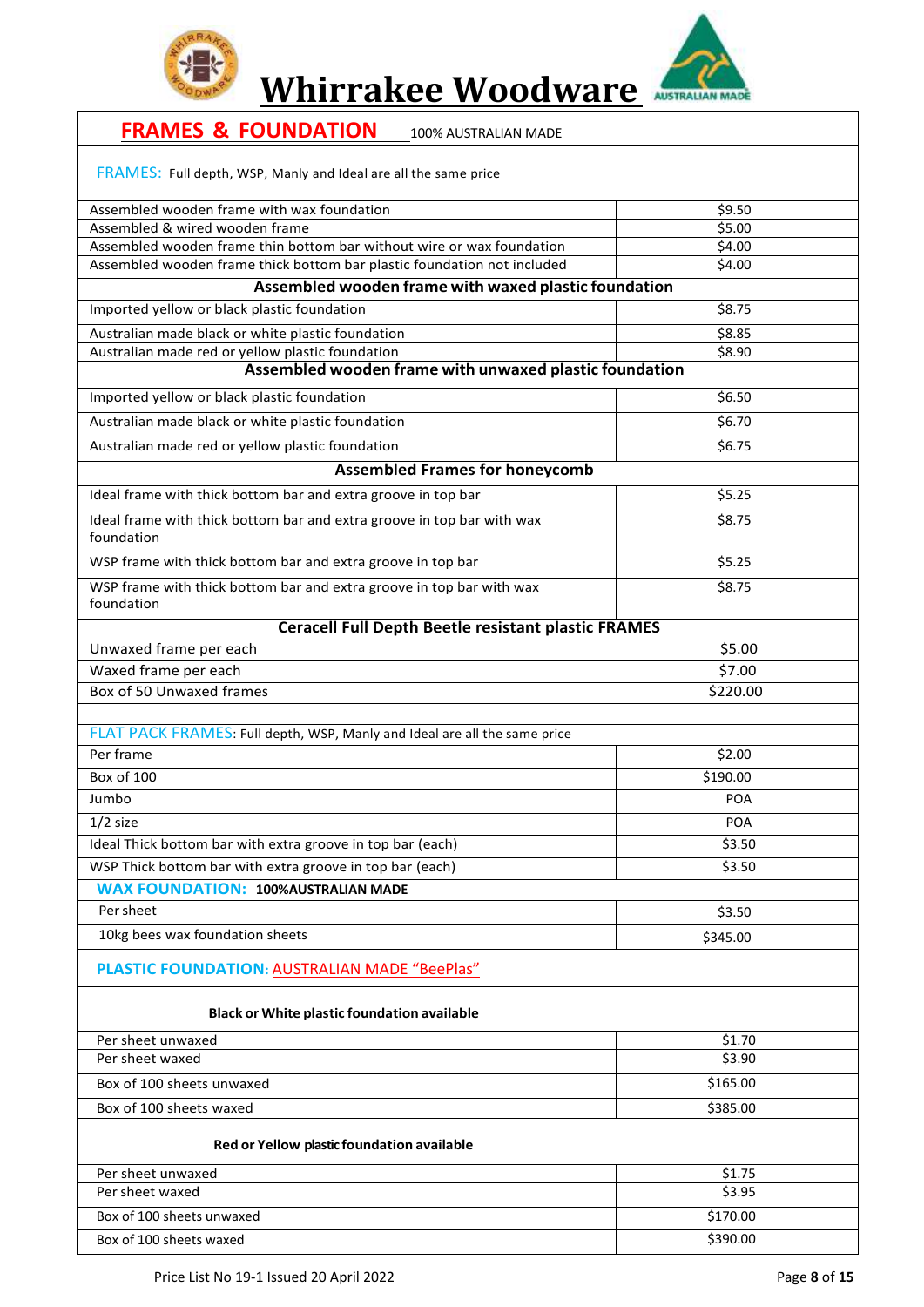

**Whirrakee Woodware**



| <b>PLASTIC FOUNDATION:</b><br><b>IMPORTED</b>                                         |                    |
|---------------------------------------------------------------------------------------|--------------------|
| Black or Yellow plastic foundation available                                          |                    |
| FULL DEPTH per sheet unwaxed                                                          | \$1.70             |
| FULL DEPTH per sheet waxed                                                            | \$3.85             |
| FULL DEPTH box of 100 sheets unwaxed                                                  | \$160.00           |
| FULL DEPTH box of 100 sheets waxed                                                    | \$380.00           |
| WSP Imported per sheet unwaxed                                                        | \$1.80             |
| WSP Imported per sheet waxed                                                          | \$3.80             |
| WSP Imported box of 100 sheets unwaxed                                                | \$155.00           |
|                                                                                       |                    |
| WSP Imported box of 100 sheets waxed                                                  | \$355.00           |
| IDEAL Imported per sheet unwaxed                                                      | \$1.80             |
| IDEAL Imported per sheet waxed                                                        | \$3.80             |
| IDEAL Imported box of 100 sheets unwaxed                                              | \$160.00           |
| IDEAL Imported box of 100 sheets waxed                                                | \$370.00           |
| <b>Australian made NuPlas</b><br>Plastic frame complete per each unwaxed              | \$5.00             |
| <b>Australian made NuPlas</b><br>Plastic frame complete per box of 38 unwaxed         | \$175.00           |
| <b>QUILTING FRAMES</b><br>Assembled & wax dipped filled with sawdust                  | \$19.95            |
| <b>BOARDS</b>                                                                         |                    |
| <b>BEE ESCAPES / CLEARER BOARDS</b><br>Assembled, and wax dipped only                 |                    |
| 8 frame with metal insert & escapes                                                   | \$31.25            |
| 10 frame with metal insert & escapes                                                  | \$32.50            |
| 8 frame with ply insert & metal escapes                                               | \$24.50            |
| 10 frame with ply insert & metal escapes<br>5 frame with ply insert & metal escapes   | \$26.00<br>\$23.00 |
| Assembled, wax dipped & painted                                                       |                    |
| 8 frame with metal insert & escapes.                                                  | \$33.95            |
| 10 frame with metal insert & escapes                                                  | \$34.50            |
| 8 frame with ply insert & metal escapes                                               | \$28.95            |
| 10 frame with ply insert & metal escapes                                              | \$29.50            |
| 5 frame with ply insert & metal escapes<br>6 frame with ply insert & metal escapes    | \$25.95            |
|                                                                                       | \$26.95            |
| <b>DEMAREE BOARDS</b><br>Assembled, wax dipped & painted<br>8 frame with metal insert | \$27.95            |
| 10 frame with metal insert                                                            | \$30.25            |
| 5 frame with ply insert                                                               | \$22.00            |
| 8 frame with ply insert                                                               | \$23.50            |
| 10 frame with ply insert<br><b>Assembled and wax dipped only</b>                      | \$27.50            |
| 8 frame with ply insert                                                               | \$21.50            |
| 10 frame with ply insert                                                              | \$25.50            |
| 8 frame with metal insert                                                             | \$25.50            |
| <b>DIVIDER BOARD</b><br><b>Assembled and wax dipped only</b>                          |                    |
| 5 Frame with ply insert                                                               | \$16.95            |
| 8 Frame with ply insert<br>8 Frame with ply insert. Swivel entrance at one short end  | \$20.00<br>\$29.95 |
| 8 Frame with ply insert. Swivel entrance at one short end. 100ml Vent hole in         |                    |
| centre covered with double layer security mesh. SNELGROVE BOARD                       | \$48.00            |
| 10 Frame with ply insert                                                              | \$21.00            |
| Assembled, wax dipped & painted                                                       |                    |
| 5 Frame with ply insert                                                               | \$20.50<br>\$22.00 |
| 8 Frame with ply insert<br>10 Frame with ply insert                                   | \$23.00            |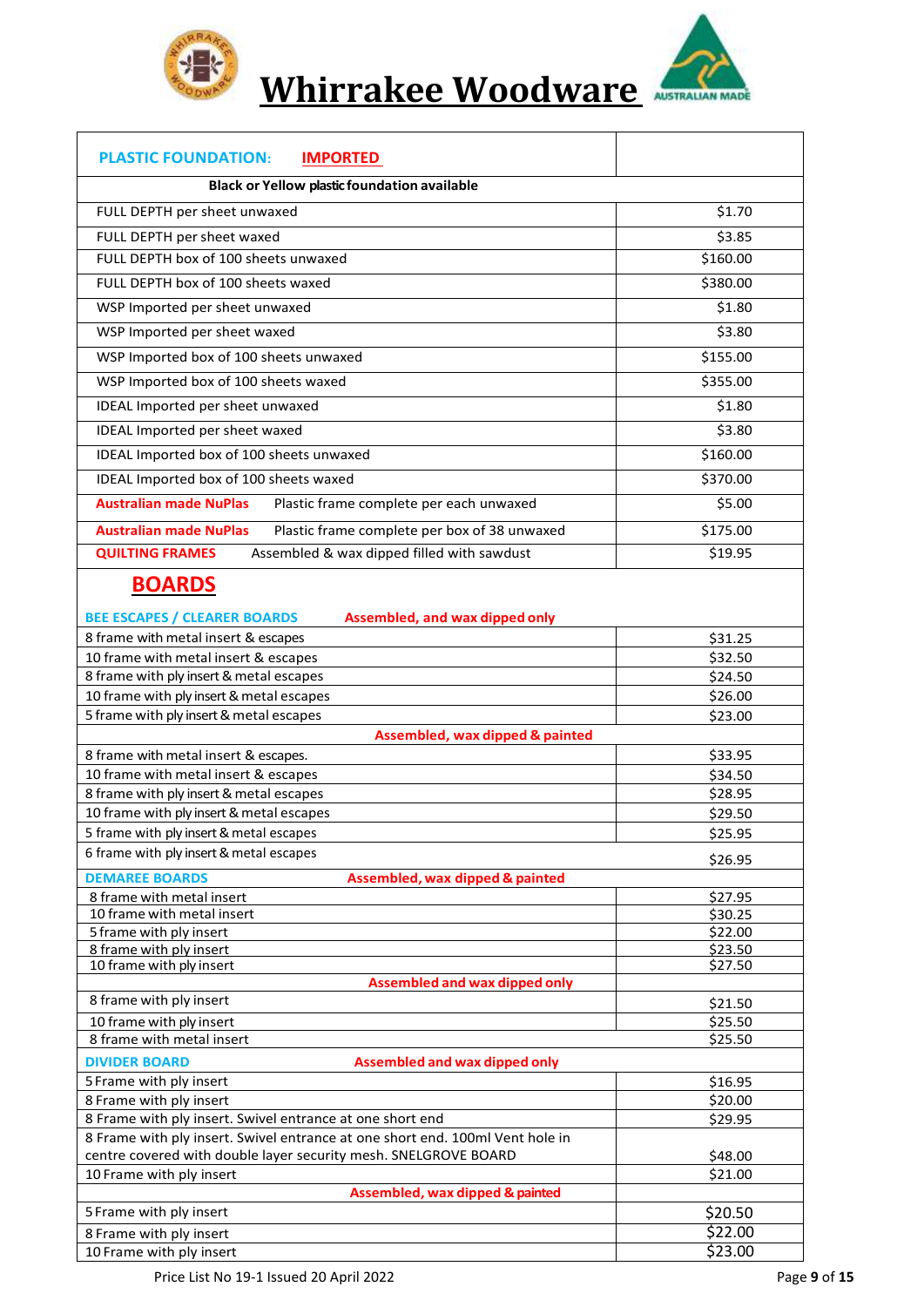



#### **ACCESSORIES**

| <b>HIVE TOOLS</b>                                                                        |          |
|------------------------------------------------------------------------------------------|----------|
| American hive tool                                                                       | \$15.50  |
| J hive tool (Australian)                                                                 | \$13.50  |
| Long Handle                                                                              | \$21.00  |
| <b>FRAME GRIP</b>                                                                        |          |
| Metal handle                                                                             | \$13.00  |
| Wooden handle                                                                            | \$15.00  |
| <b>FRAME SPACERS</b> - pair to suit 8 frame box                                          | \$5.50   |
| <b>FRAME CLEANER</b>                                                                     | \$15.50  |
| <b>BEE BRUSH</b> - yellow plastic handle nylon brush                                     | \$12.50  |
| <b>SMOKERS</b>                                                                           |          |
| Beeco smoker small -Australian made - Black bellows                                      | \$79.95  |
| Beeco smoker small -Australian made – Blue bellows                                       | \$82.00  |
| Beeco smoker small -Australian made – Pink bellows                                       | \$82.00  |
| Beeco smoker small -Australian made - Yellow bellows                                     | \$82.00  |
| Beeco smoker large - Australian made                                                     | \$92.50  |
| Smoker bellows replacement                                                               | \$35.95  |
| Replacement disc for smoker base                                                         | \$15.50  |
| Imported S/S smoker with pointed lid                                                     | \$50.00  |
| Imported S/S smoker with dome lid                                                        | \$52.00  |
| <b>S/S CRIMPER</b>                                                                       | \$31.00  |
| <b>S/S SILVER BULLET BEETLE TRAP</b>                                                     |          |
| <b>Standard Model</b>                                                                    | \$9.00   |
| Hive mat Model                                                                           | \$9.00   |
| <b>APITHOR SHB TRAP</b>                                                                  |          |
| Each                                                                                     | \$11.00  |
| Box of 20                                                                                | \$195.00 |
| <b>HIVE CLOSERS</b>                                                                      |          |
| Nuc entrance circular door                                                               | \$5.50   |
| Nuc entrance flat closers with fastenings (80x25mm)                                      | \$4.00   |
| 8 or 10 frame box entrance closer with fastenings (150x30mm)                             | \$5.00   |
| <b>ANT STAND FEET</b> Set of 4 Metal                                                     | \$29.95  |
| <b>HIVE MATS</b>                                                                         |          |
| 8 frame Corflute                                                                         | \$2.95   |
| 10 frame Corflute                                                                        | \$2.95   |
| <b>HIVE LOCKS</b>                                                                        |          |
| Hive lock - 9 grooves. No strapping                                                      | \$9.50   |
| Hive lock with s/s strap 2.4m. Comfortably secures 2 full depth boxes                    | \$19.00  |
| Hive lock with s/s strap 3.2m. Comfortably secures 3 full depth boxes                    | \$21.00  |
| S/S strapping for extra boxes. Each box                                                  | \$2.75   |
|                                                                                          | \$14.50  |
| Hive lock with gal strap 2.4m. Comfortably secures 2 full depth boxes                    | \$16.00  |
| Hive lock with gal strap 3.2m. Comfortably secures 3 full depth boxes                    | \$2.25   |
| Gal Strapping for extra boxes. Each box<br>Hive lock with polyester strapping            | \$15.00  |
|                                                                                          | \$1.95   |
| Hive spring clip - regular size                                                          | \$1.95   |
| Hive spring clip - short size                                                            | \$1.50   |
| Hive spring clip fastenings. Set of 3                                                    |          |
| S/S Strapping per kg                                                                     | \$14.50  |
| Gal strapping per kg                                                                     | \$9.50   |
| Yellow woven strap ratchet strap with tie down hardware. 25mmX3M 400kg load              | \$22.00  |
| Load restraints 50mm strap, lashing capacity 2500kg                                      | \$32.50  |
| <b>APIARISTS TOOLBOX</b>                                                                 |          |
| Assembled and Wax dipped only includes                                                   | \$189.95 |
| 2 full depth assembled frames, wired, red handled nylon brush and Australian J Hive tool |          |
| Able to be used as emergency hive frame NUC                                              |          |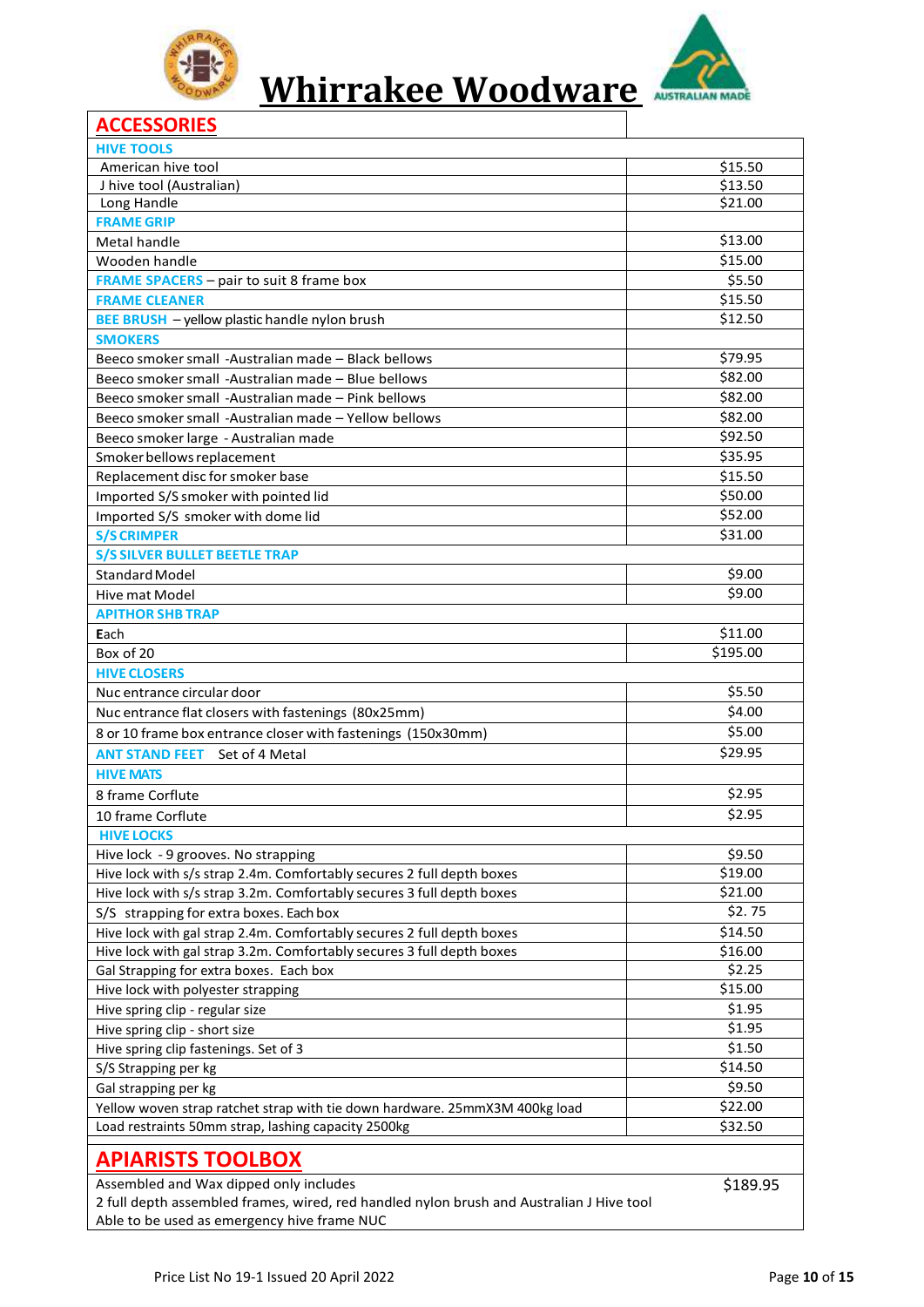



### **PROTECTIVE CLOTHING**

| <b>SHERRIFF UK</b>                                                                                                                                                          |                      |
|-----------------------------------------------------------------------------------------------------------------------------------------------------------------------------|----------------------|
|                                                                                                                                                                             |                      |
| Honey Rustler 1/2 jacket<br>Apiarists full suit                                                                                                                             | \$239.95<br>\$347.50 |
| Washable leather gloves                                                                                                                                                     | \$47.50              |
| Gauntlets-adult                                                                                                                                                             | \$20.00              |
| <b>IMPORTED</b>                                                                                                                                                             |                      |
| Sherriff style full bee suit                                                                                                                                                | \$140.00             |
| Sherriff style half jacket                                                                                                                                                  | \$115.00             |
| Protective clothing full suit imported children's -130 & 140cm                                                                                                              | \$75.00              |
| Protective clothing full suit imported children's - 155cm                                                                                                                   | \$79.95              |
| <b>VEILS</b>                                                                                                                                                                |                      |
| Protective clothing imported hat & veil                                                                                                                                     | \$37.50              |
| <b>GLOVES</b>                                                                                                                                                               |                      |
| Beekeeping goves adult sizes 2XS-3XL                                                                                                                                        | \$28.95              |
| Beekeeping goves Children's sizes                                                                                                                                           | \$20.00              |
| <b>OZ ARMOUR</b>                                                                                                                                                            |                      |
| Sherriff style 3-layer mesh full suit                                                                                                                                       | \$189.95             |
| Sherriff style 3-layer mesh 1/2 jacket                                                                                                                                      | \$169.95             |
| 3-layer mesh gloves                                                                                                                                                         | \$35.95              |
|                                                                                                                                                                             |                      |
| Bee keeping protective suit, beekeeping gloves, Nylon bee brush, Australian J<br>tool, Frame grips, Frame holders, Small Beeco smoker (Australian made -                    |                      |
| <b>Black bellows</b> )                                                                                                                                                      |                      |
| Gear kit including Imported full suit                                                                                                                                       | \$290.00             |
| Gear kit including Imported half jacket                                                                                                                                     | \$265.00             |
| Gear kit including OZ armour full suit                                                                                                                                      | \$340.00             |
| Gear kit including OZ armour half jacket                                                                                                                                    | \$315.00             |
| <b>BEE FEEDING EQUIPMENT</b>                                                                                                                                                |                      |
| Plastic bottle feeder (bottle not included)                                                                                                                                 | \$5.50               |
| Plastic frame feeder FULL DEPTH                                                                                                                                             | \$20.95              |
| Plastic frame feeder IDEAL                                                                                                                                                  | \$16.95              |
| 8 frame feeding board with 35mm entrance hole assembled waxed and painted                                                                                                   | \$21.50              |
| Top feeder to suit 8 frame. Ceracell plastic insert with chimney & corner caps in                                                                                           | \$46.95              |
| wooden rim. Assembled waxed and painted.                                                                                                                                    |                      |
| Top feeder to suit 10 frame. Ceracell plastic insert with chimney & corner caps in<br>wooden rim. Assembled waxed and painted.                                              | \$51.95              |
| Top feeder to suit 8 frame. Ceracell plastic insert with chimney & corner caps in<br>wooden rim. Assembled and wax dipped only.                                             | \$43.50              |
| Top feeder to suit 10 frame. Ceracell plastic insert with chimney & corner caps in                                                                                          | \$48.50              |
| wooden rim. Assembled and wax dipped only.<br>Top feeder to suit 8 frame. Imported plastic insert with chimney & corner caps in                                             | \$43.50              |
| wooden rim. Assembled waxed and painted.<br>Top feeder to suit 8 frame. Imported plastic insert with chimney & corner caps in<br>wooden rim. Assembled and wax dipped only. | \$42.00              |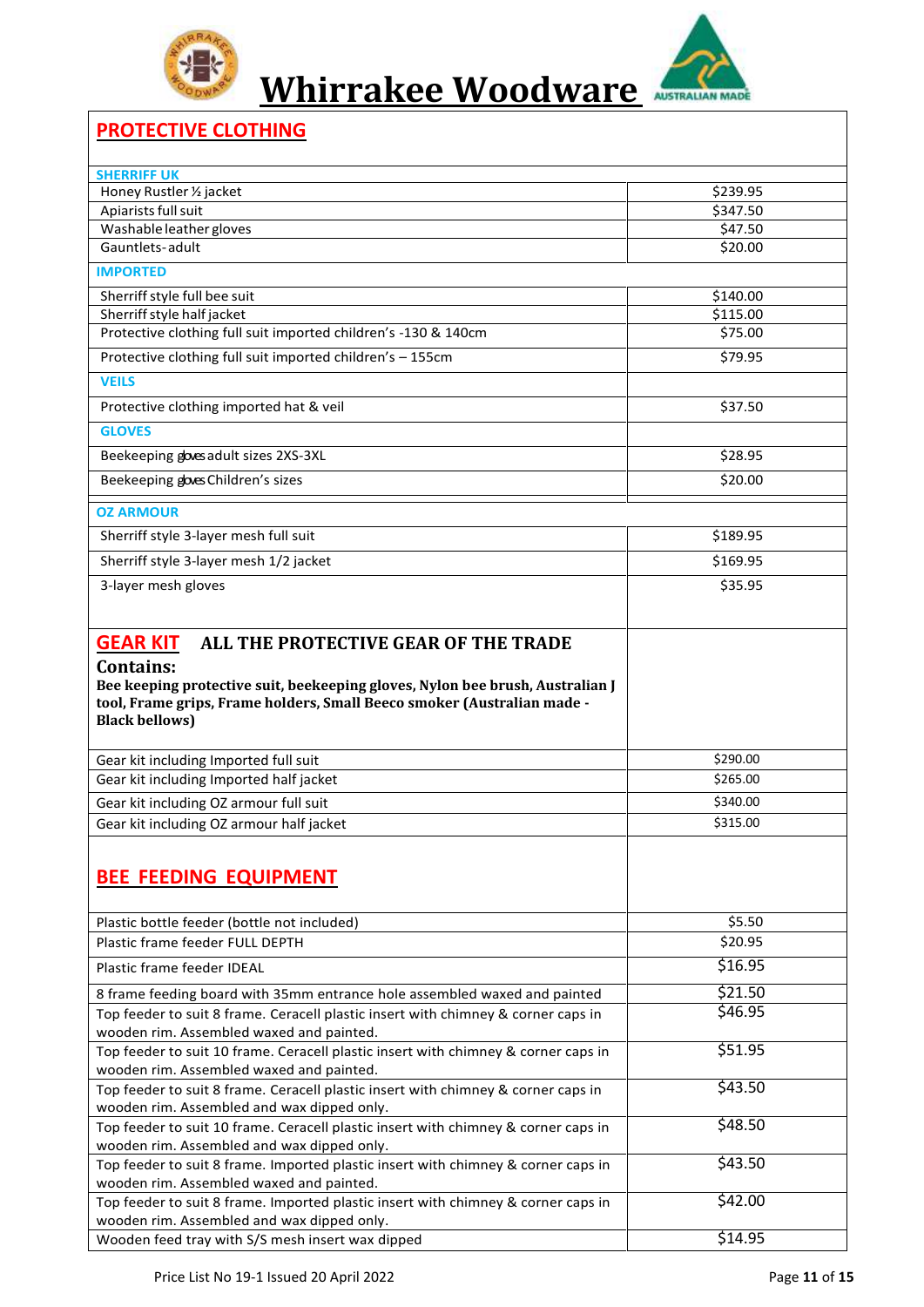



#### **FEED REQUIREMENTS**

| N/A      |
|----------|
| \$10.00  |
| \$48.00  |
| \$23.00  |
| \$60.00  |
| \$108.00 |
| \$25.00  |
| \$67.00  |
| \$119.00 |
| \$49.50  |
|          |
|          |
|          |
|          |
| \$45.00  |
| \$48.00  |
|          |

### **HONEYCOMB FRAME DISPLAY STAND**

| Honeycomb frame stand to suit Ideal frame with melamine drip tray | \$70.00           |
|-------------------------------------------------------------------|-------------------|
|                                                                   |                   |
| <b>QUEEN REARING</b>                                              |                   |
| Queen cell cup - each                                             | \$0.25            |
| Queen cell cup - pkt of 100                                       | \$20.00           |
| Queen cell with protective cage                                   | \$1.50            |
| Queen cage - White                                                | \$2.00            |
| Queen Travel Cage - yellow                                        | \$2.00            |
| Queen Travel Cage - with plug                                     | \$2.00            |
| Queen clip                                                        | $\frac{1}{53.00}$ |
| Oueen catcher                                                     | \$5.00            |
| <b>Grafting Tool</b>                                              | \$5.00            |
| Queen marker pen                                                  | \$7.00            |
| Queen marking cage with plunger                                   | \$7.95            |
| Queen catcher bottle                                              | \$12.50           |
|                                                                   |                   |
|                                                                   |                   |
| <b>PUBLICATIONS</b>                                               |                   |
| The Australian Beekeeping Manual, by Robert Owen Edition 2        | \$50.00           |
| NSW Dept of Primary Industries                                    |                   |
| <b>Australian Native Bees</b>                                     | \$35.00           |
| <b>Bee AGSKILLS</b>                                               | \$27.00           |
| <b>Healthy Bees</b>                                               | \$27.00           |
| Honey Harvesting and Extracting                                   | \$35.00           |
| <b>Pollination using Honey Bees</b>                               | \$35.00           |
| Queen Bee Breeding                                                | \$35.00           |
|                                                                   |                   |
| <b>WAX</b>                                                        |                   |
| Paraffin<br>25kg carton of 5 blocks                               | \$145.00          |
| Micro crystalline 24kg carton                                     | \$235.00          |
|                                                                   |                   |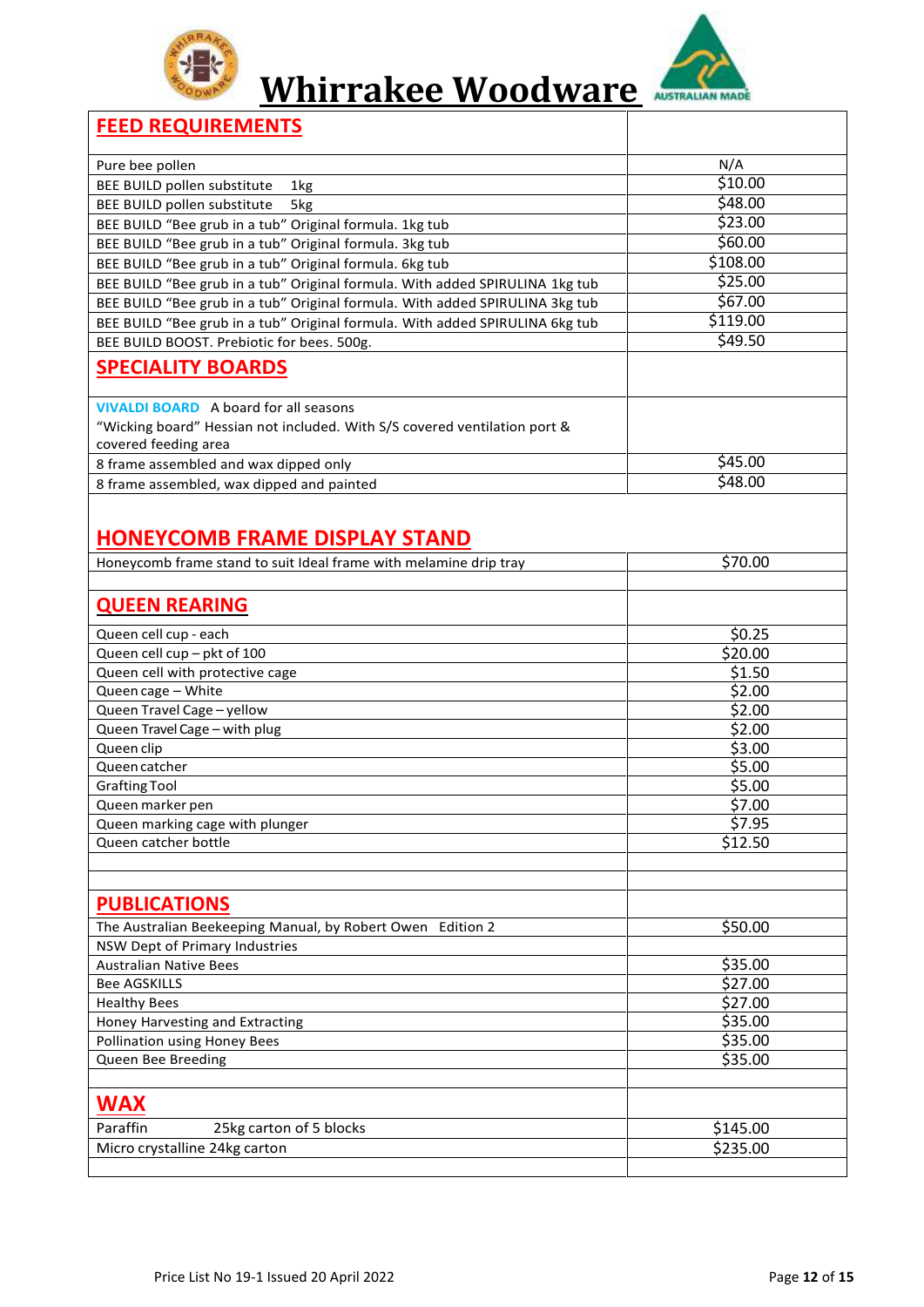



#### **HONEY HARVESTING EQUIPMENT**

| Frame holder                                                    |                                                                      | \$15.50    |
|-----------------------------------------------------------------|----------------------------------------------------------------------|------------|
| Plastic Honey Gate                                              |                                                                      | \$20.95    |
| Plastic Honey Gate - new style                                  |                                                                      | \$29.95    |
| S/S Honey Gate                                                  |                                                                      | \$46.00    |
| Capping bag                                                     |                                                                      | \$20.95    |
| Double S/S Strainer                                             |                                                                      | \$41.00    |
| <b>Filter Bag</b>                                               |                                                                      | \$9.95     |
| Uncapping Fork - straight                                       |                                                                      | \$8.50     |
| Uncapping Fork - curved. USED FOR DRONE UNCAPPING.              |                                                                      | \$9.95     |
| Uncapping Fork with blade                                       |                                                                      | \$20.95    |
| <b>Uncapping Roller</b>                                         |                                                                      | \$20.95    |
| Manual uncapping knife - Imported                               |                                                                      | \$25.95    |
| Electric Uncapping Knife - American                             |                                                                      | \$230.00   |
| <b>HANDLING ACCESSORIES</b>                                     |                                                                      |            |
|                                                                 | 8 frame honey drip tray. 40mm rim. Assembled wax dipped and painted  | \$35.95    |
|                                                                 | 10 frame honey drip tray. 40mm rim. Assembled wax dipped and painted | \$38.95    |
| 8 frame honey drip tray. 40mm rim. Assembled & wax dipped only  |                                                                      | \$26.50    |
| 10 frame honey drip tray. 40mm rim. Assembled & wax dipped only |                                                                      | \$27.50    |
| <b>EXTRACTORS</b>                                               |                                                                      |            |
| <b>MANUAL</b>                                                   |                                                                      |            |
| 2 frame Honey Extractor - Imported                              |                                                                      | \$330.00   |
| 3 frame Honey Extractor - Imported                              |                                                                      | \$360.00   |
| 4 Frame Honey Extractor - Imported                              |                                                                      | \$485.00   |
| <b>ELECTRIC</b>                                                 |                                                                      |            |
| 3 frame Honey Extractor - Imported                              |                                                                      | \$480.00   |
| 4 Frame Honey Extractor - Imported                              |                                                                      | \$580.00   |
|                                                                 |                                                                      |            |
| 6 Frame Honey Extractor - Imported                              |                                                                      | \$1,225.00 |
|                                                                 |                                                                      |            |
| PLASTIC HONEY CONTAINERS - all food grade                       |                                                                      |            |
| 500g PET square plastic jar with lid. Each                      |                                                                      | \$1.00     |
| 500g PET square plastic jar with lid. P kt of 10                |                                                                      | \$9.00     |
| 500g PET square plastic tub with lid box of 200                 |                                                                      | \$155.00   |
| 1kg PET round plastic tub with lid each                         |                                                                      | \$1.45     |
| 1kg PET round plastic tub with lid pkt of 10                    |                                                                      | \$12.95    |
| 1kg PET round plastic tub with lid box of 320                   |                                                                      | \$340.00   |
| 1kg PET round plastic tub with lid half box 160                 |                                                                      | \$200.00   |
| 1.5kg PET round plastic tub with lid each                       |                                                                      | \$1.60     |
| 1.5kg PET round plastic tub with lid pkt of 10                  |                                                                      | \$13.50    |
| 1.5kg PET round plastic tub with lid box of 192                 |                                                                      | \$245.00   |
| 3kg PET round plastic tub with lid each                         |                                                                      | \$2.25     |
| 3kg PET round plastic tub with lid pkt of 5                     |                                                                      | \$10.00    |
| 3kg PET round plastic tub with lid box of 114                   |                                                                      | \$199.00   |
| Honeycomb container. Plastic. Pack of 10                        |                                                                      | \$5.50     |
| 10L white plastic bucket with lid                               |                                                                      | \$13.95    |
| 10L plastic bucket with lid and plastic honey gate              |                                                                      | \$36.50    |
| 10L plastic bucket with lid and plastic honey gate - new style  |                                                                      | \$46.50    |
| 20L white plastic bucket with lid                               |                                                                      | \$17.50    |
| 20L plastic bucket with lid and plastic honey gate              |                                                                      | \$40.00    |
| 20L plastic bucket with lid and plastic honey gate - new style  |                                                                      | \$50.00    |
|                                                                 | <b>BASIC HONEY HARVESTING PACK FOR THE "NEWBEE"</b>                  |            |
| Contains:                                                       |                                                                      |            |
| -Manual uncapping knife,                                        | -20L food grade bucket with lid and plastic honey gate               |            |
| -Uncapping fork (straight forks)                                | -10 x 500g PET square plastic jar with lid<br>-Capping bag           | \$139.95   |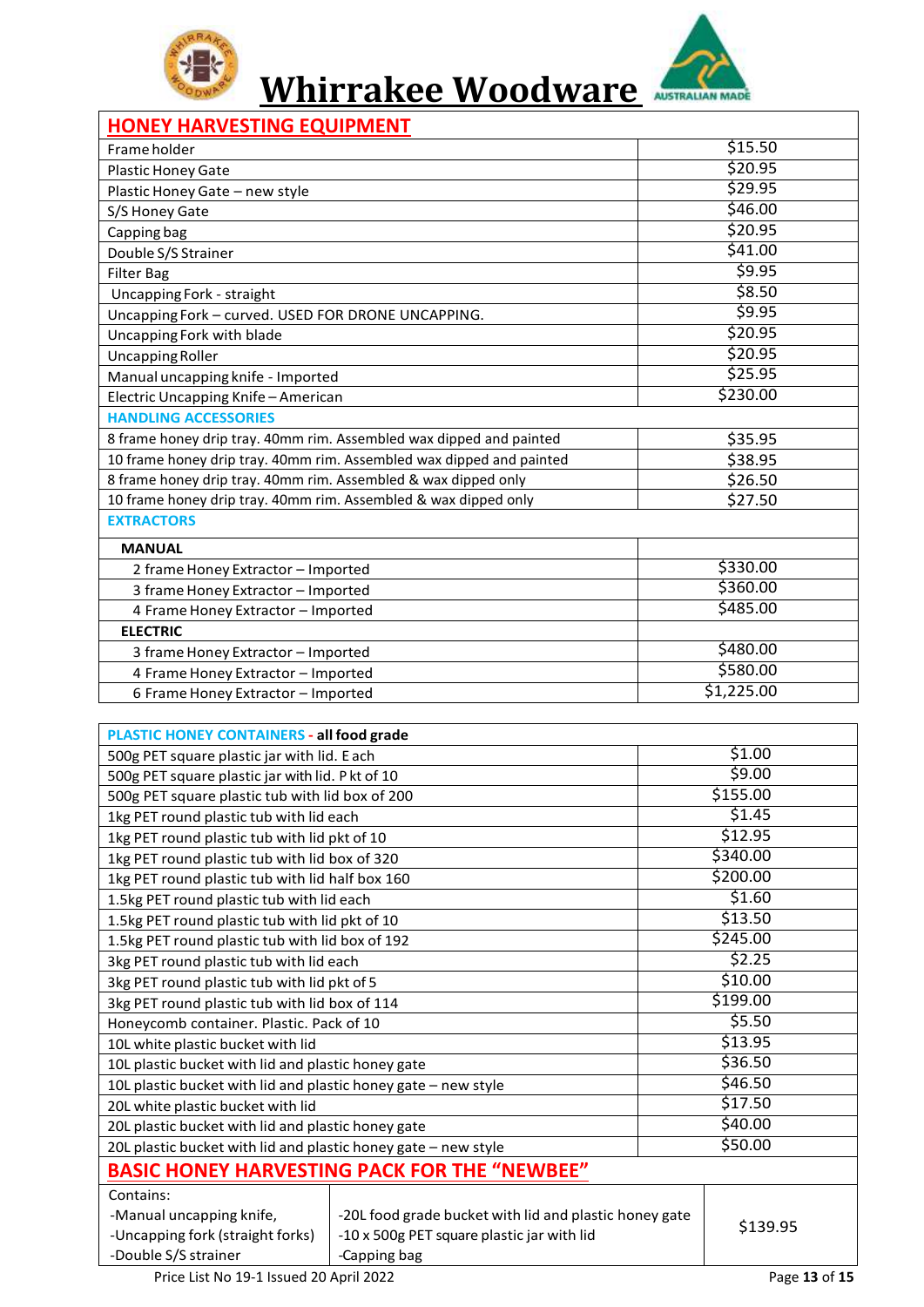

# *Proudly Australian Made and Owned*

### *WHIRRAKEE WOODWARE GOOD FOR THE BEES GOOD FOR THE ENVIRONMENT 03 5461 4661 Pete 0418 535 300 38 Drive In Court Maryborough Vic 3465*

*[Email: accounts@whirrakeewoodware.com](mailto:Email:%20accounts@whirrakeewoodware.com)*

*https://www.whirrakeewoodware.com*

*Facebook: [WhirrakeeWoodware](https://www.facebook.com/WhirrakeeWoodware)*

**[https://www.google.com.au/maps/place/Whirrakee+Woodware](https://www.google.com.au/maps/place/Whirrakee+Woodware/@-37.018797,143.7452943,17z/data=!3m1!4b1!4m5!3m4!1s0x6ad0ddf2a6bc3e39:0xc665b075f64f42ec!8m2!3d-37.018797!4d143.747483)**

**WE BUY YOUR CLEAN, RENDERED BEES WAX PRICE ON APPLICATION**

**WE ALSO OFFER A SERVICE TO WAX DIP & PAINT YOUR OWN NEWLY CONSTRUCTED WOODEN HIVE COMPONENTS**